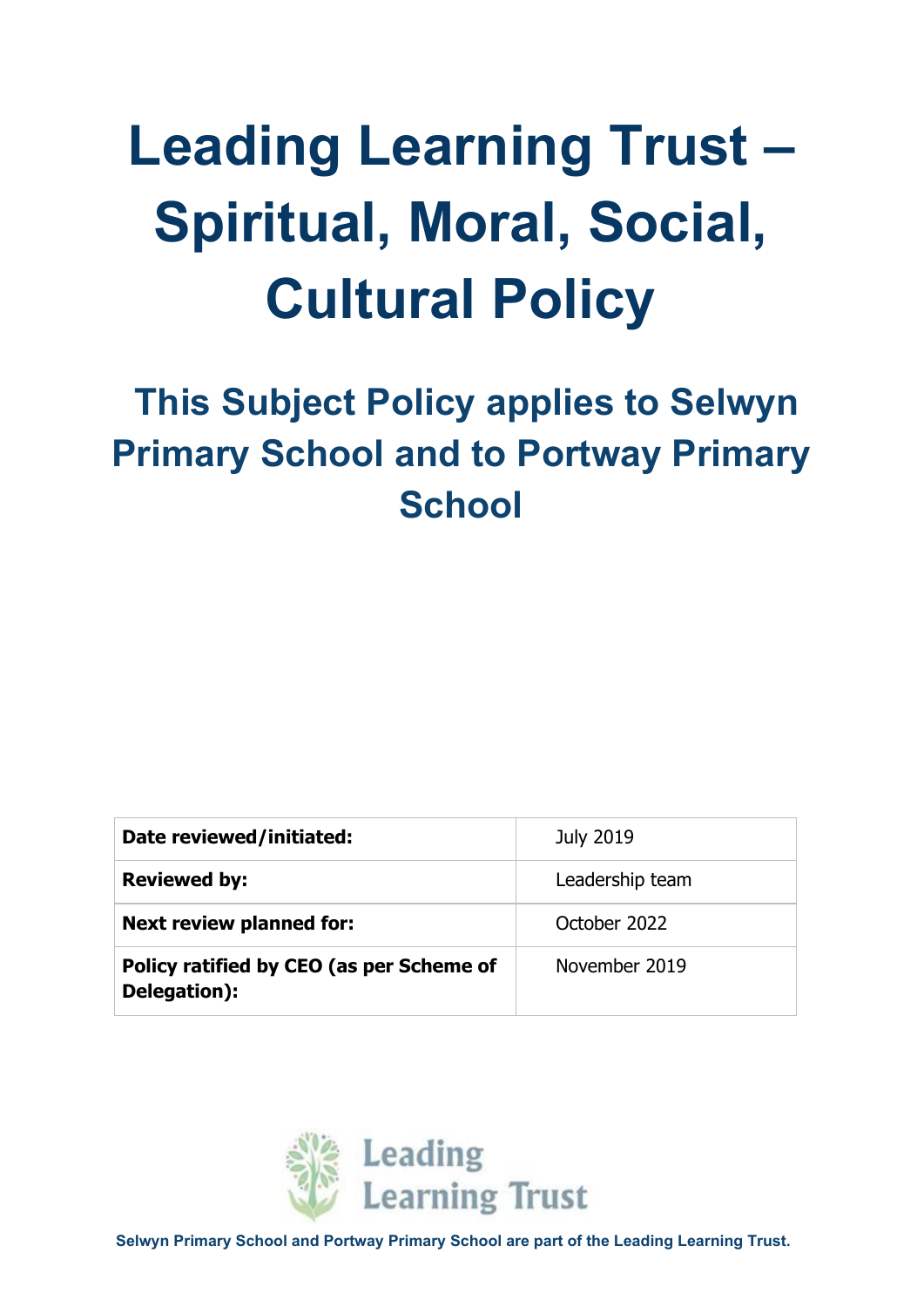

# **Contents**

| <b>1. OVERVIEW OF THE POLICY MANAGEMENT PROCESS</b>                          |                |
|------------------------------------------------------------------------------|----------------|
| 1.1. Document history                                                        | 3              |
| 1.2. Review and approval                                                     | 3              |
| <b>2. THE POLICY</b>                                                         | 4              |
| 2.1. Introduction                                                            | 4              |
| 2.2. Aims                                                                    | 4              |
| 2.3. Spiritual development                                                   | 5              |
| 2.4. Moral development                                                       | 5              |
| 2.5. Social development                                                      | 5              |
| 2.6. Cultural development                                                    | 5              |
| 2.7. Teaching and organisation                                               | 6              |
| 2.7.1. Class Reflection Time and Collective Worship will provide pupils with |                |
| opportunities to:                                                            | 6              |
| 2.7.2. Many curriculum areas provide opportunities to:                       | 6              |
| Practical activities to develop SMSC will include:<br>2.7.3.                 | 6              |
| 2.8. Monitoring and evaluation                                               | $\overline{7}$ |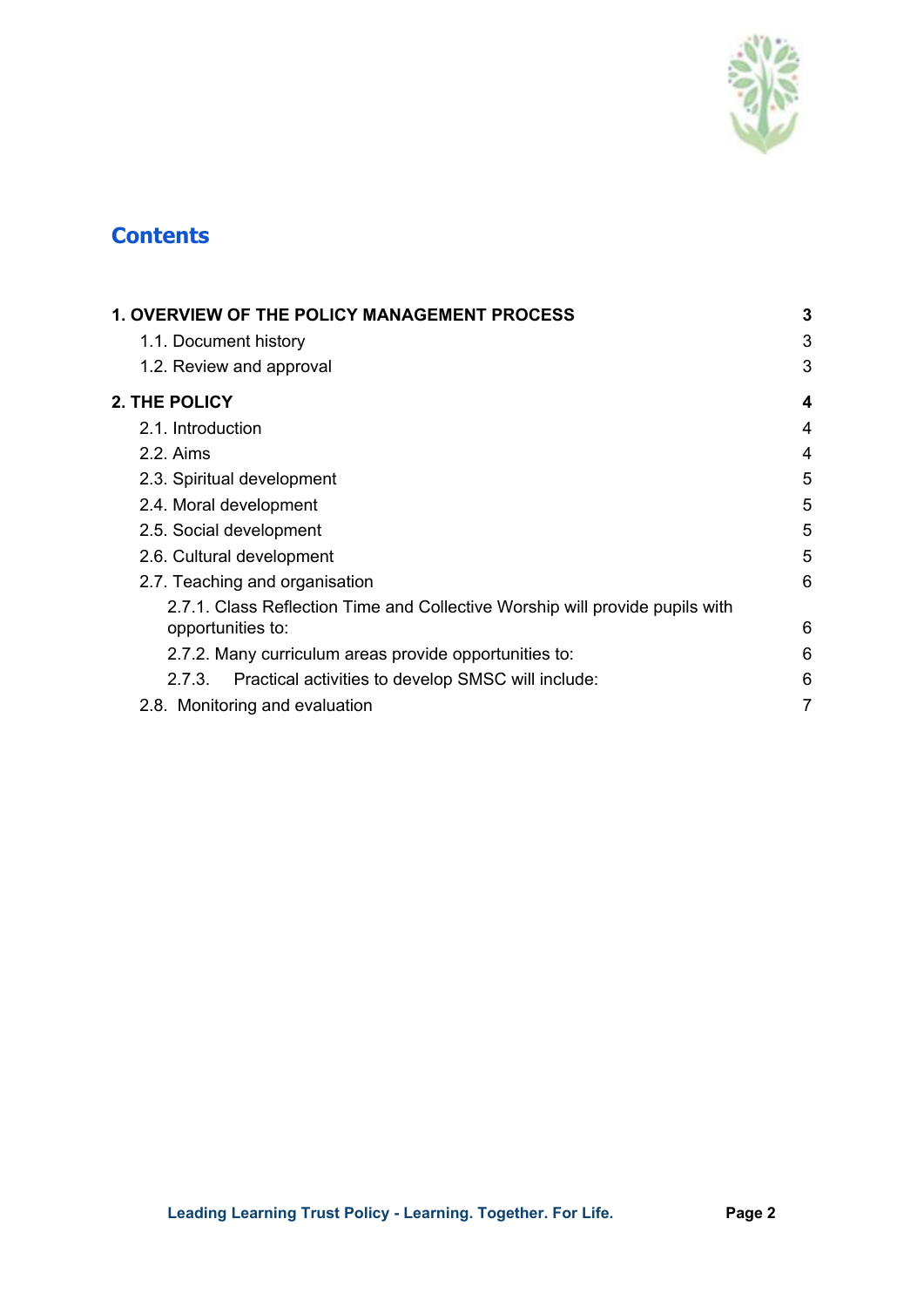

# <span id="page-2-0"></span>**1. OVERVIEW OF THE POLICY MANAGEMENT PROCESS**

## <span id="page-2-1"></span>**1.1. Document history**

| <b>Date</b>     | <b>Document title</b>                                                                                       | Version |
|-----------------|-------------------------------------------------------------------------------------------------------------|---------|
| October<br>2016 | Initial release as a policy separately applicable to Selwyn Primary<br>School and to Portway Primary School | 1.0     |
| July 2019       | Review after 3 years of operation of the policy                                                             | 2.0     |

#### **1.2. Review and approval**

The Leading Learning Trust trustees have overall responsibility for the policy.

The CEO is responsible for the operation of the policy within the schools, as well as for the maintenance of a record of concerns raised in accordance with this policy and the outcomes.

This policy is reviewed every 3 years by the School Leadership Team, and is then ratified by the CEO.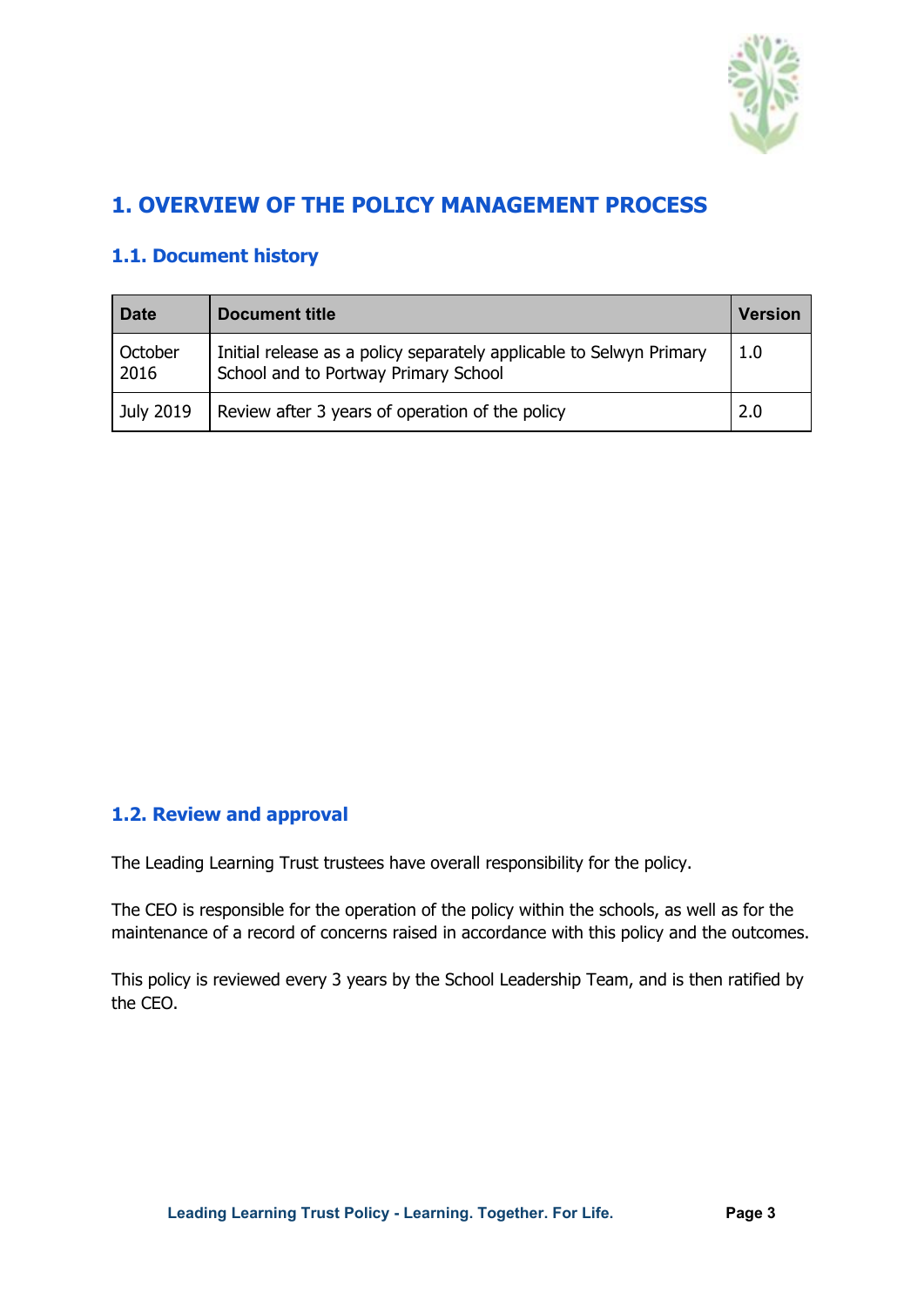

# <span id="page-3-0"></span>**2. THE POLICY**

## <span id="page-3-1"></span>**2.1. Introduction**

Across the Leading Learning Trust, we recognise that the personal development of pupils spiritually, morally, socially and culturally - plays a significant part in their ability to learn and achieve.

We therefore aim to provide an education that provides pupils with opportunities to explore and develop their own values and beliefs, spiritual awareness, high standards of personal behaviour, a positive caring attitude towards other people, an understanding of their social and cultural traditions and an appreciation of the diversity and richness of other cultures. This is achieved in by ensuring that:

- All curriculum areas have a contribution to make to the child's spiritual, moral, social and cultural development (SMSC hereafter) and opportunities for this will be considered when planning in each area of the curriculum.
- The integrity and spirituality of pupils from other faith backgrounds will be respected and explored. The diversity of spiritual traditions will be recognised, and pupils will be given access to alternative views.
- Adults will model and promote expected behaviour, treating all people as unique and valuable individuals and showing respect for pupils and their families.
- The school community will be a place where pupils can find acceptance for themselves as unique individuals.
- Pupils should learn to differentiate between right and wrong in as far as their actions affect other people. They will be encouraged to value themselves and others.
- Pupils should understand the need for rules and the need to abide by rules for the good of everyone. School and classroom rules should reflect, reiterate, promote and reward acceptable behaviour and provide opportunities to celebrate pupils' work and achievements in line with the school's Behaviour Policy.
- All curriculum areas should seek to use illustrations and examples drawn from as wide a range of cultural contexts as possible.

# <span id="page-3-2"></span>**2.2. Aims**

The aims of the SMSC Policy are:

- To ensure that everyone connected with the school is aware of our values and principles.
- To ensure a consistent approach to the delivery of SMSC issues through the curriculum and the general life of the school.
- To ensure that a pupil's education is set within a context that is meaningful and appropriate to their age, aptitude and background.
- To ensure that pupils know what is expected of them and why.

**Leading Learning Trust Policy - Learning. Together. For Life. Page 4**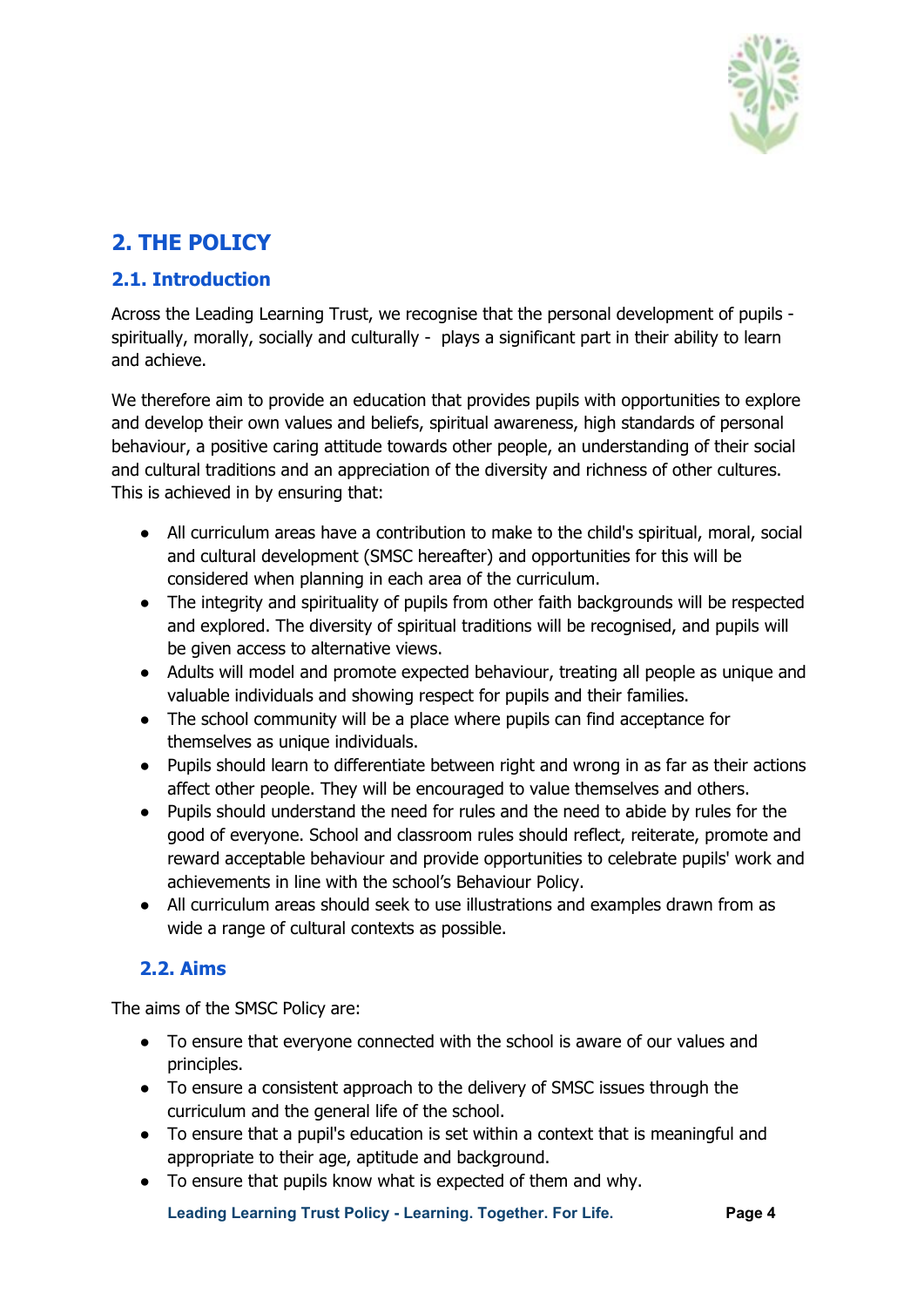

- To give each pupil a range of opportunities to reflect upon and discuss their beliefs, feelings and responses to personal experience.
- To enable pupils to develop an understanding of their individual and group identity.
- To enable pupils to begin to develop an understanding of their social and cultural environment and an appreciation of the many cultures that now enrich our society.
- To give each pupil the opportunity to explore social and moral issues, and develop a sense of social and moral responsibility.

#### <span id="page-4-0"></span>**2.3. Spiritual development**

At both Selwyn and Portway Primary School, we aim to provide learning opportunities that will enable pupils to:

- Sustain their self-esteem in their learning experience.
- Develop their capacity for critical and independent thought.
- Foster their emotional life and express their feelings.
- Experience moments of stillness and reflection.
- Discuss their beliefs, feelings, values and responses to personal experiences.
- Form and maintain worthwhile and satisfying relationships.
- Reflect on, consider and celebrate the wonders and mysteries of life.

#### <span id="page-4-1"></span>**2.4. Moral development**

As a school, we aim to provide learning opportunities that will enable pupils to:

- Recognise the unique value of each individual.
- Listen and respond appropriately to the views of others.
- Gain the confidence to cope with setbacks and learn from mistakes.
- Take initiative and act responsibly with consideration for others.
- Distinguish between right and wrong.
- Show respect for the environment.
- Take action for justice.
- Make informed and independent judgments.

#### <span id="page-4-2"></span>**2.5. Social development**

As a school, we aim to promote opportunities that will enable pupils to:

- Develop an understanding of their individual and group identity.
- Learn about services in the school and wider community.

#### <span id="page-4-3"></span>**2.6. Cultural development**

As a school, we aim to promote opportunities that will enable pupils to:

● Recognise the value and richness of cultural diversity in Britain, and how these influence individuals and society.

**Leading Learning Trust Policy - Learning. Together. For Life. Page 5**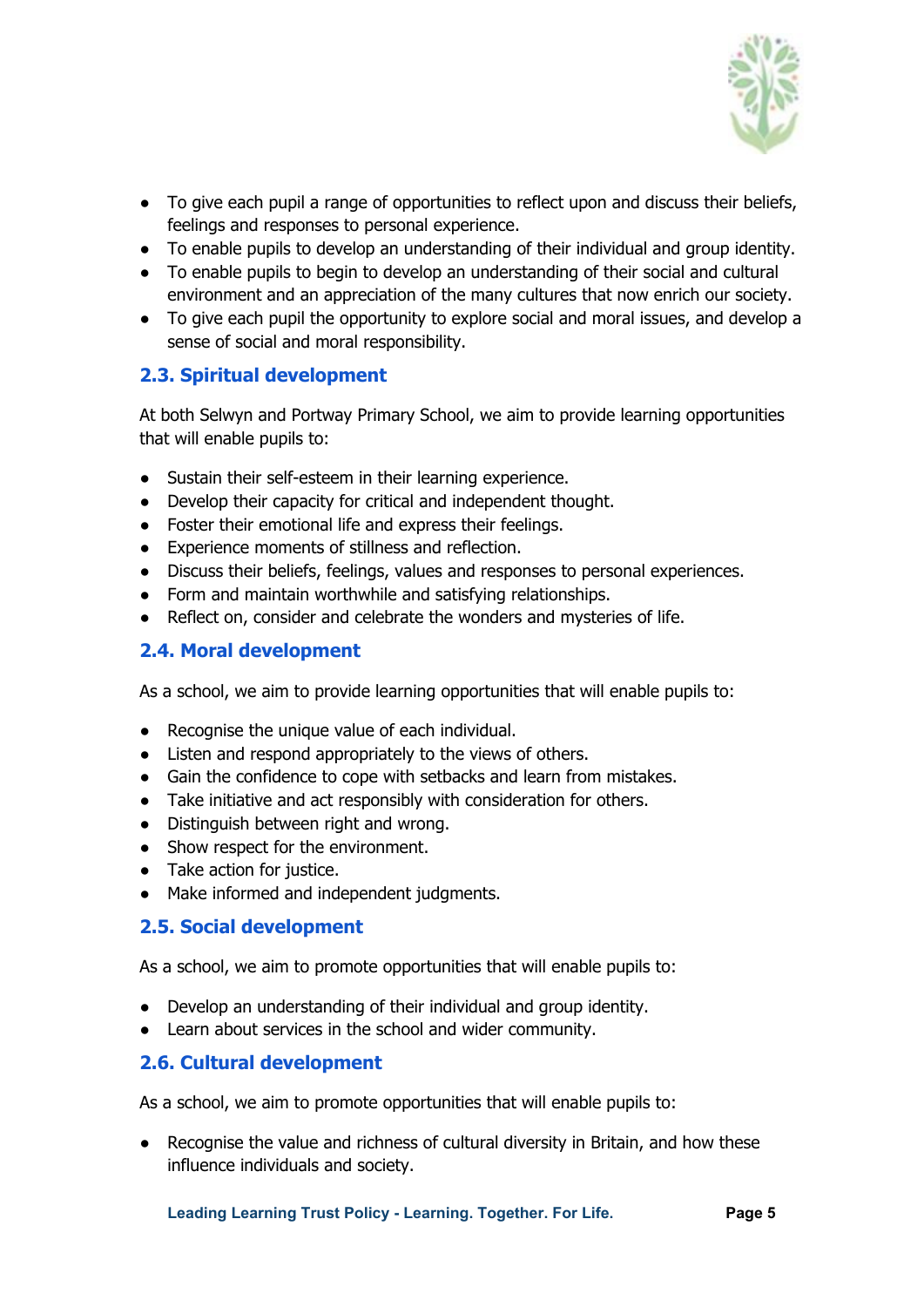

- Develop an understanding of their social and cultural environment.
- Develop an understanding of Britain's local, national, European, Commonwealth and global dimensions.

#### <span id="page-5-0"></span>**2.7. Teaching and organisation**

Development in SMSC will take place across all curriculum areas, within activities that encourage pupils to recognise the spiritual dimension of their learning, reflect on the significance of what they are learning, and to recognise any challenges that there may be to their own attitude and lifestyle.

All curriculum areas should seek illustrations and examples drawn from as wide a range of cultural contexts as possible.

#### <span id="page-5-1"></span>**2.7.1. Class Reflection Time and Collective Worship will provide pupils with opportunities to:**

- Talk about personal experiences and feelings.
- Express and clarify their own ideas and beliefs.
- Speak about difficult events, e.g. bullying, death etc.
- Share thoughts and feelings with other people.
- Explore relationships with friends/family/others.
- Consider others' needs and behaviour.
- Show empathy.
- Develop self-esteem and a respect for others.
- Develop a sense of belonging.
- Develop the skills and attitudes that enable pupils to develop socially, morally, spiritually and culturally — e.g. empathy, respect, open mindedness, sensitivity, critical awareness.
- Consolidate and build upon the school's use of the  $5Cs$  courtesy, care, commitment, co-operation and consideration.

#### <span id="page-5-2"></span>**2.7.2. Many curriculum areas provide opportunities to:**

- Listen and talk to each other.
- Learn an awareness of treating all as equals.
- Agree and disagree.
- Take turns and share equipment.
- Work cooperatively and collaboratively.
- Respond to teacher questioning through marking and verbal feedback.

#### <span id="page-5-3"></span>**2.7.3. Practical activities to develop SMSC will include:**

- Working together in different groupings and situations.
- Encouraging the children to behave appropriately at meal times.